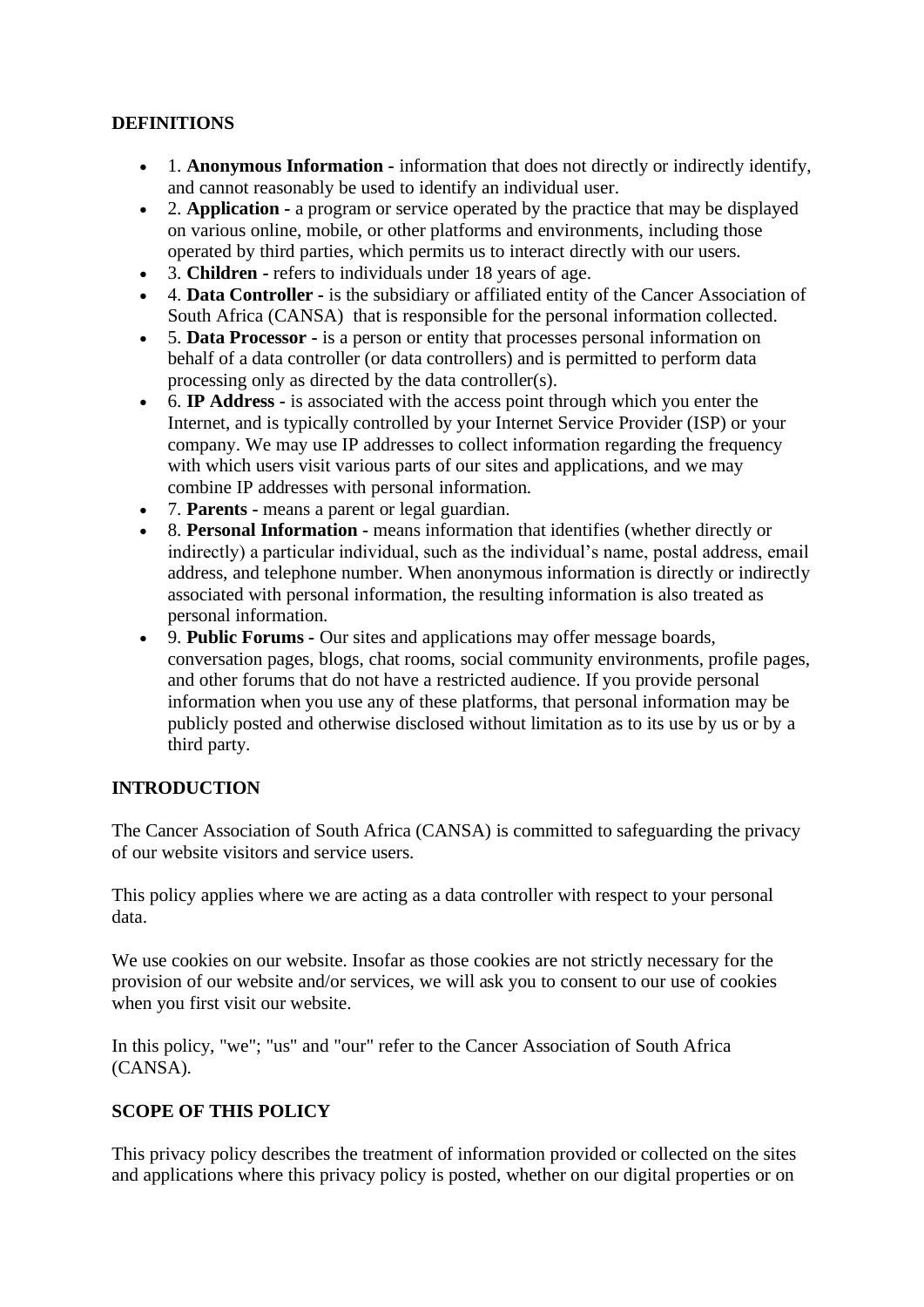applications we make available on third-party sites or platforms. We follow this privacy policy in accordance with applicable law in the places where we operate. In some cases, we may provide additional data privacy notices specific to certain products, practices, or regions. **Those terms are to be read in conjunction with this policy.**

Please keep in mind that when you provide information to us on a third-party site or platform (for example, via our applications), the information you provide may be separately collected by the third-party.

The information we collect is covered by this /her privacy policy, and the information the third-party site or platform collects is subject to the third-party site or platform's privacy practices. **Privacy choices you have made on the third-party site or platform will not apply to our use of the information we have collected directly through our applications.** 

**Please also keep in mind that our sites and applications may contain links to other sites not owned or controlled by us and we are not responsible for the privacy practices of those sites.**

We encourage you to be aware when you leave our sites or applications and to read the **privacy policies** of other sites that may collect your personal information.

### **TYPES OF INFORMATION WE COLLECT**

We collect two basic types of information – **personal information and anonymous information** – and we may use personal and anonymous information to create a third type of information, **aggregate information**. For example, we collect:

- **registration information** information you provide us with when you create an account;
- information you provide in **public forums** on our sites and applications, such as your public posts;
- information sent either one-to-one or within a limited group using our **message, chat, post, or similar functionalities**, where we are permitted by the applicable law to collect this information;
- information we obtain from a **third party**, such as a site or platform provider, about the use of our applications on third-party platforms or devices;
- **location information** information provided by a mobile device or other device interacting with one of our sites or applications (including through beacon technologies), or associated with your IP address, where we are permitted by law to process this information;
- **activity information** about your use, and the use by any person(s) you authorise through your account, of our sites and applications, such as the content you view or post, how often you use our services, and your preferences; and
- **use, view** device data when you visit our sites, use our applications on third-party sites or platforms, or open emails we send, including your browser or unique device identifier, and IP addresses.

[google\_analytics\_optout]You can opt-out of Google Analytics tracking by clicking here<sup>[/google\_analytics\_optout]</sup>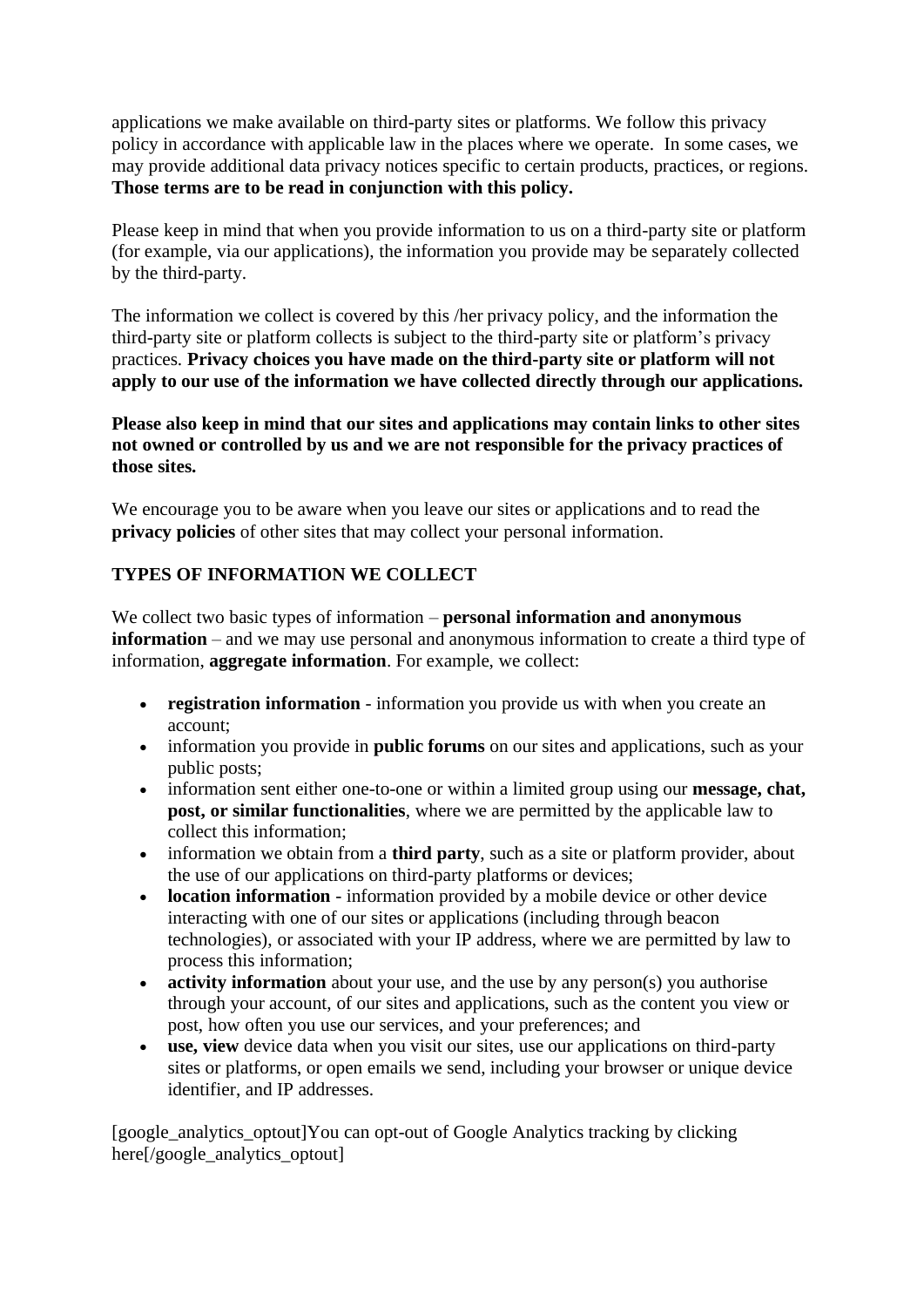## **HOW WE COLLECT YOUR INFORMATION**

We collect information you provide to us when you request a services, or information from us, register with us (including when you link your profile on a third-party site or platform with your registration account), participate in public forums or other activities on our sites and applications, respond to guest surveys, or otherwise interact with us using one or more devices.

We collect information through a variety of technologies, such as cookies, analytics tools, Flash, pixels, and Web beacons.

**You consent to us acquiring information from other trusted sources to update or supplement the information you provided or we collected automatically, such as when we validate postal address information.** Applicable laws may require that you authorise the third party to share your information with us before we can acquire it.

# **USE OF YOUR INFORMATION BY CANSA**

- We may process data about your use of our website and services (**usage data**). The usage data may include your IP address, geographical location, browser type and version, operating system, referral source, length of visit, page views and website navigation paths, as well as information about the timing, frequency and pattern of your service use. This usage data may be processed for the purposes of analysing the use of the website and services.
- We may process **account data**, which may include your name and email address. The source of the account data is you or your employer. The account data may be processed for the purposes of operating our website, providing our services, ensuring the security of our website and services, maintaining back-ups of our databases and communicating with you.
- We may process your personal data that is provided in the course of the use of our services (**service data**). The service data may be processed for the purposes of operating our website, providing our services, ensuring the security of our website and services, maintaining back-ups of our databases and communicating with you.
- We may process information contained in any enquiry you submit to us regarding goods and/or services (**enquiry data**). The enquiry data may be processed for the purposes of offering, marketing and selling relevant goods and/or services to you.
- We may process information relating to transactions, including purchases of goods and services, that you enter into with us and/or through our website (**transaction data**). The transaction data may be processed for the purpose of supplying the purchased goods and services and keeping proper records of those transactions.
- We may process information that you provide to us for the purpose of subscribing to our email notifications and/or newsletters (**notification data**). The notification data may be processed for the purposes of sending you the relevant notifications and/or newsletters. You will always have the option of withdrawing consent to this service.
- We may process information contained in or relating to any communication that you send to us (**correspondence data**).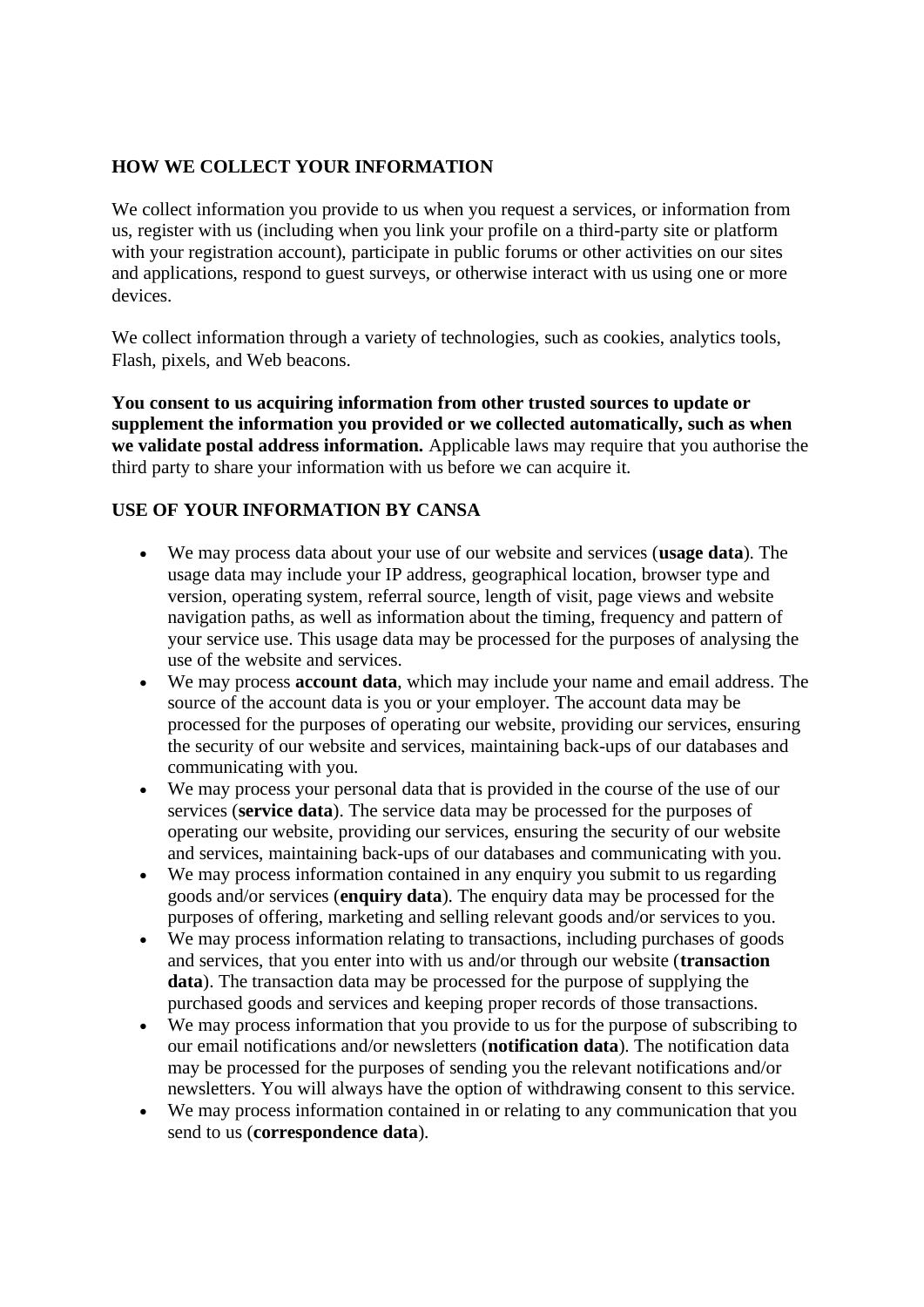#### **Please do not supply any additional or irrelevant personal data to us, unless we prompt you to do so.**

### **SHARING YOUR INFORMATION WITH OTHER ENTITIES**

We will not share your personal information with a third party outside the CANSA except in limited circumstances, including:

When you allow (consent) us to sharing your personal information with another company, such as:

- Electing to share your personal information with carefully selected companies so that they can send you offers and promotions about their products and services; and
- Directing us to share your personal information with third-party sites or platforms, such as social networking sites. **Please note that once we share your personal information with another company, the information received by the other company is controlled by that company and becomes subject to the other company's privacy practices.**
- When companies perform services on our behalf, like package delivery, marketing and advertising, and customer service; however, these companies are prohibited from using your personal information for purposes other than those requested by us or required by law; and
- When we share your personal information with third parties in connection with the sale of a business, to enforce our **Terms and Conditions**, to ensure the safety and security of our guests and third parties, to protect our rights and property and the rights and property of our guests and third parties, to comply with legal process, or in other cases if we believe in good faith that disclosure is required by law.

### **CHILDREN'S PRIVACY**

For information about our practices regarding children's personal information, please read our **Children's Privacy Policy.**

### **DATA SECURITY, INTEGRITY, AND RETENTION**

The security, integrity, and confidentiality of your information are extremely important to us. We have implemented technical, administrative, and physical security measures that are designed to protect your personal and sensitive information from unauthorised access, disclosure, use, and modification. We regularly review our security procedures to consider appropriate new laws, technology and methods. Please be aware that, despite our best efforts, no security measures are perfect or impenetrable.

### **You consent to us retaining all your personal information for a period of six years after:**

- termination of your membership;
- your last electronic or telephonic communication with us;
- your last electronic or telephonic transaction with us.

### **YOUR RIGHTS**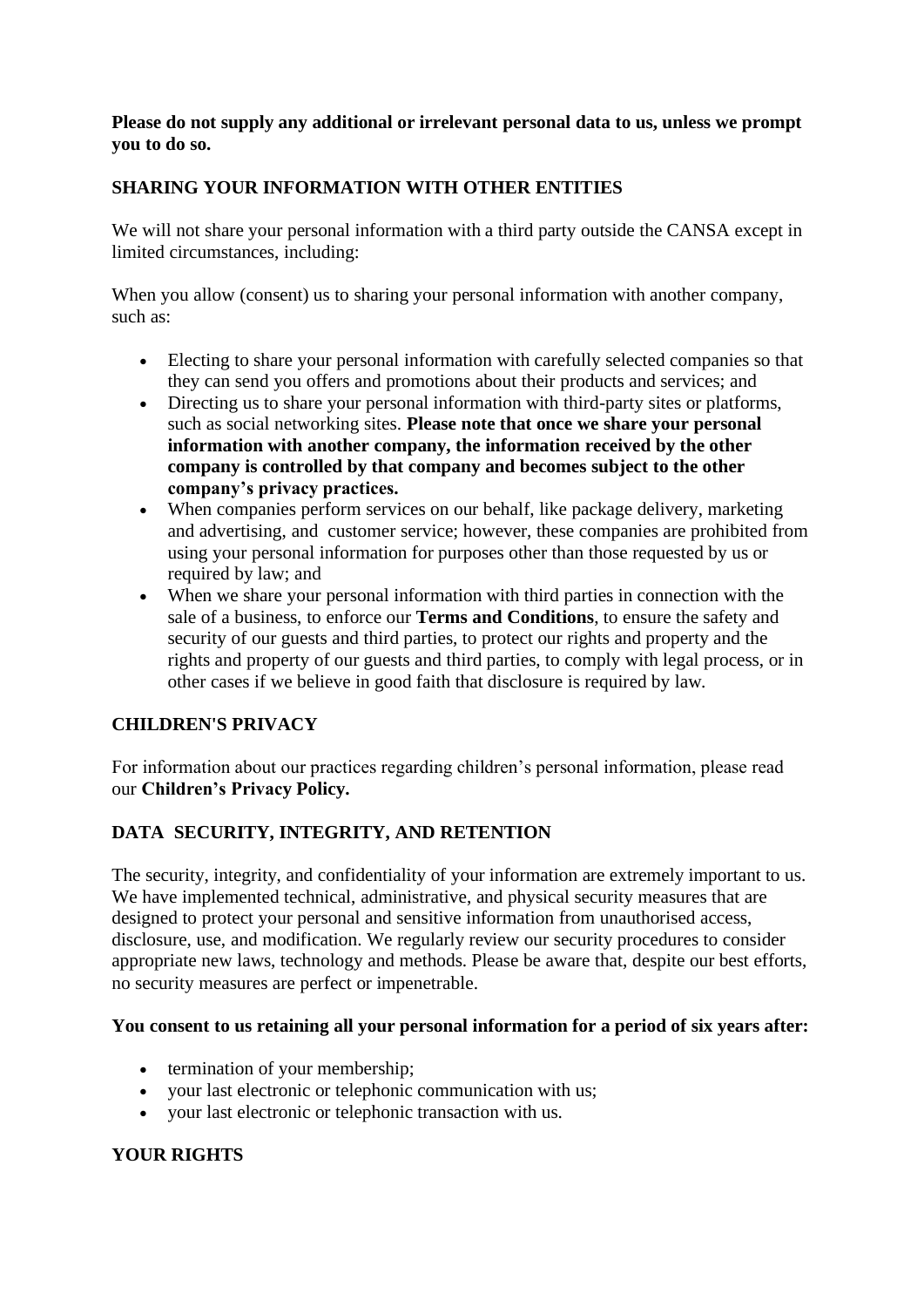In this section, we summarise the rights that you have under data protection law. Some of the rights are complex, and not all of the details have been included in our summaries. Accordingly, you should read the relevant laws and guidance from the regulatory authorities for a full explanation of these rights.

Your principal rights under the data protection law are:

(a) the right to access;

(b) the right to object to processing - you have objected to processing, pending the verification of that your information. Where processing has been restricted on this basis, the Cancer Association of South Africa (CANSA) may continue to store your personal data. However, the Cancer Association of South Africa (CANSA) will only otherwise process it: with your consent; for the establishment, exercise or defence of legal claims; for the protection of the rights of another natural or legal person; or for reasons of important public interest.

(c) the right to data portability;

- (d) the right to complain to the Regulator;
- (e) the right to withdraw consent;

(f) you have the right to have any inaccurate personal data about you rectified;

(g) you have the right to restrict the processing of your personal data when: you contest the accuracy of the personal data or processing is unlawful;

(h) You have the right to object to our processing of your personal data on grounds relating to your particular situation, but only to the extent that the legal basis for the processing is that the processing is necessary for: the performance of a task carried out in the public interest or in the exercise of any official authority vested in us, or the purposes of the legitimate interests pursued by us or by a third part. If you make such an objection, we will cease to process the personal information unless we can demonstrate compelling legitimate grounds for the processing which override your interests, rights and freedoms, or the processing is for the establishment, exercise or defence of legal claims.

If you consider that our processing of your personal information infringes data protection laws, you have a legal right to lodge a complaint with the CANSA Information Officer who is responsible for data protection.

To the extent that the legal basis for our processing of your personal information is consent, **you have the right to withdraw your consent at any time.** Withdrawal will not affect the lawfulness of processing before the withdrawal.

# **CHANGES TO THIS PRIVACY POLICY**

From time to time, we may change this privacy policy to accommodate new technologies, industry practices, regulatory requirements or for other purposes. **It is your obligation to check on a regular basis whether the policy has changed.**